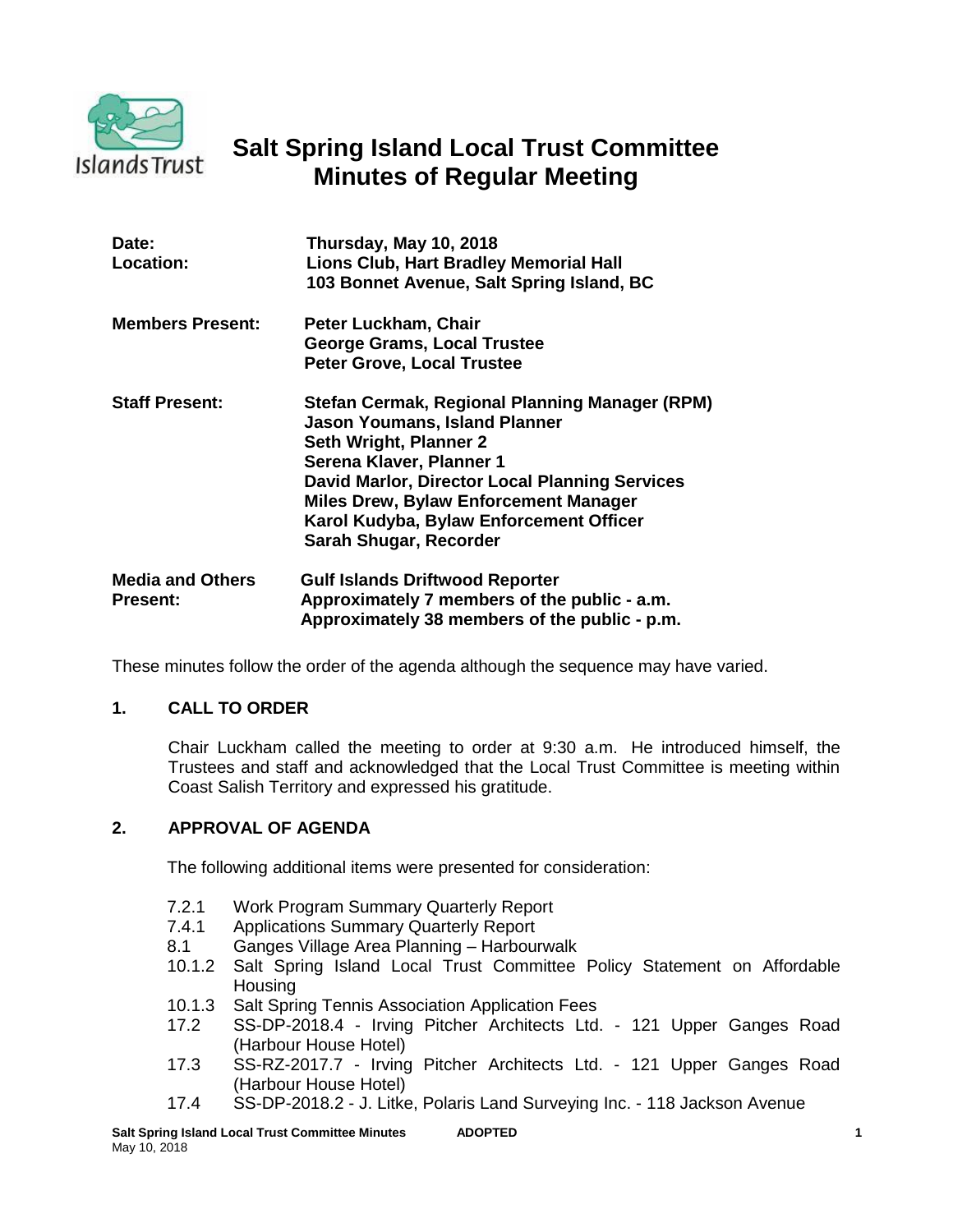**By general consent** the agenda and addendum were adopted.

## **3. PREVIOUS MEETINGS**

## **3.1 Draft Minutes of the Salt Spring Island Local Trust Committee**

## **3.1.1 Draft Minutes of the April 19, 2018 SSI LTC Regular Meeting**

The following amendment was presented for consideration: 13. Chair's Report - Replace "Trust Council has recently completed a Housing Needs Assessments for the Southern Gulf Islands." with "Trust Council has recently completed a Housing Needs Assessment for the Northern Gulf Islands".

**By general consent,** the minutes of the April 19, 2018 Salt Spring Island Local Trust Committee meeting were adopted as amended.

## **3.2 Resolutions Without Meeting Report - None**

## **3.3 Draft Minutes of the Advisory Planning Commissions – None**

## **4. BUSINESS ARISING FROM MINUTES**

## **4.1 Follow-Up Action List**

The report was received.

The meeting recessed at 9:49 a.m. and reconvened at 9:54 a.m.

## **5. COMMUNITY INFORMATION MEETING – none**

## **6. PUBLIC HEARING – none**

## **7 REPORTS**

## **7.1 Policy and Standing Resolutions List**

The report was received.

## **7.2 Work Program Top Priorities Report**

The report was received.

## 7.2.1 Work Program Summary Quarterly Report

RPM Cermak presented a memorandum dated May 4, 2018 regarding the 2018-19 Work Program.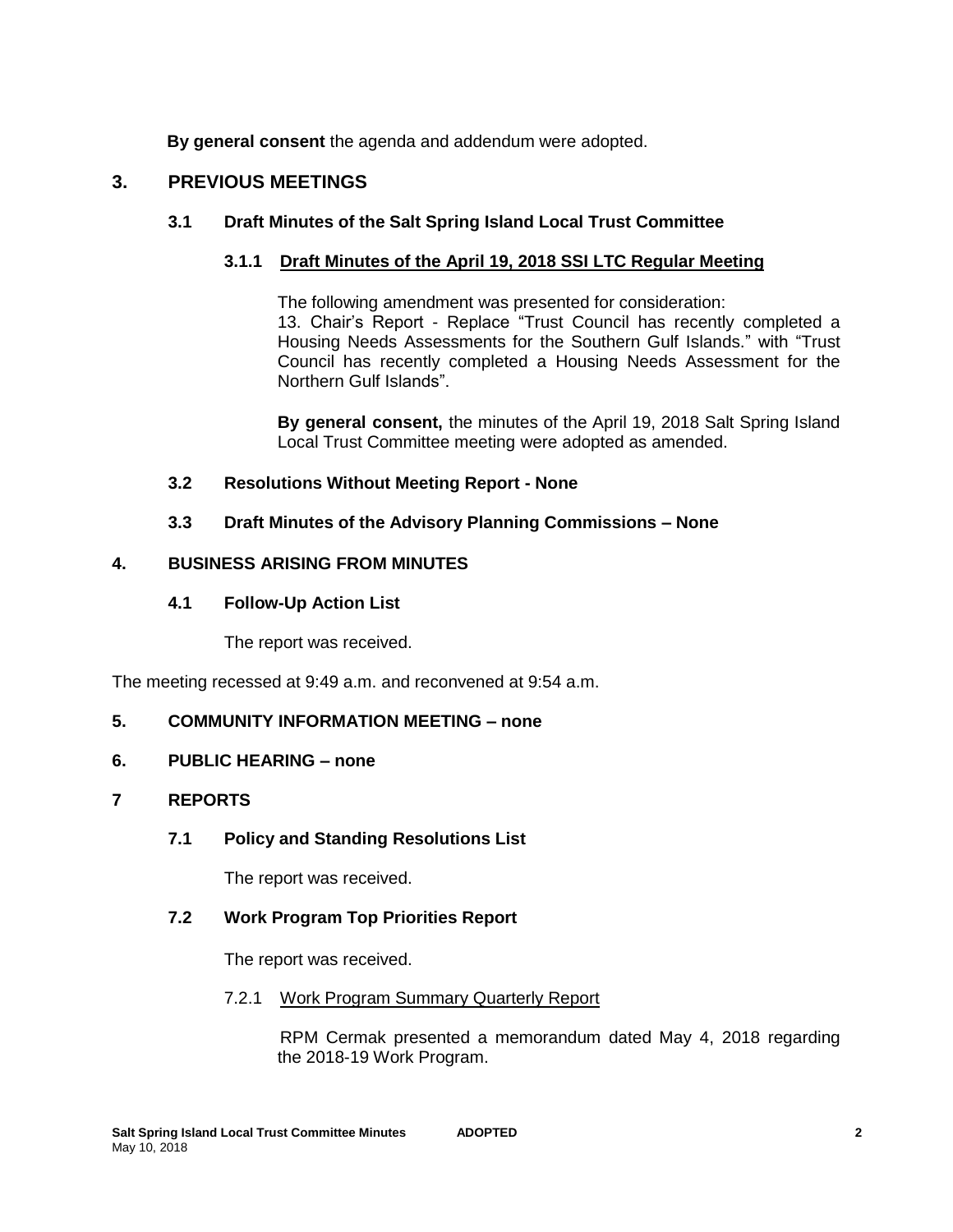## **It was MOVED and SECONDED,**

that the Salt Spring Island Local Trust Committee request staff to prioritize Industrial Land Uses legislation, with a view to complete the legislation within the current term.

## **CARRIED**

#### **7.3 Projects List**

The report was received.

## **7.4 Applications with Status Report**

The report was received.

#### 7.4.1 Applications Summary Quarterly Report

RPM Cermak presented a memorandum dated April 30, 2018.

#### **7.5 Expense Report**

The report was received.

## **7.6 Trust Fund Board Report - none**

## **8. LOCAL TRUST COMMITTEE PROJECTS**

#### **8.1 Ganges Village Area Planning – Harbourwalk**

Planner Youmans presented a staff report dated May 8, 2018 regarding the Ganges Harbourwalk - options for next steps.

#### **SS-2018-96**

#### **It was MOVED and SECONDED,**

that the Salt Spring Island Local Trust Committee direct staff to submit a statutory right-of-way application to the Ministry of Forests, Lands, Natural Resource Operations and Rural Development that would allow for the eventual construction and operation of the Ganges Harbourwalk along the foreshore adjacent to the following lots: Lot 1, Section 2, Range 4 East, North Salt Spring Island, Cowichan District, Plan VIP59755 Lot 2, Section 2, Range 4 East, North Salt Spring Island, Cowichan District, Plan VIP59755 Lot 3, Section 2, Range 4 East, North Salt Spring Island, Cowichan District, Plan VIP59755.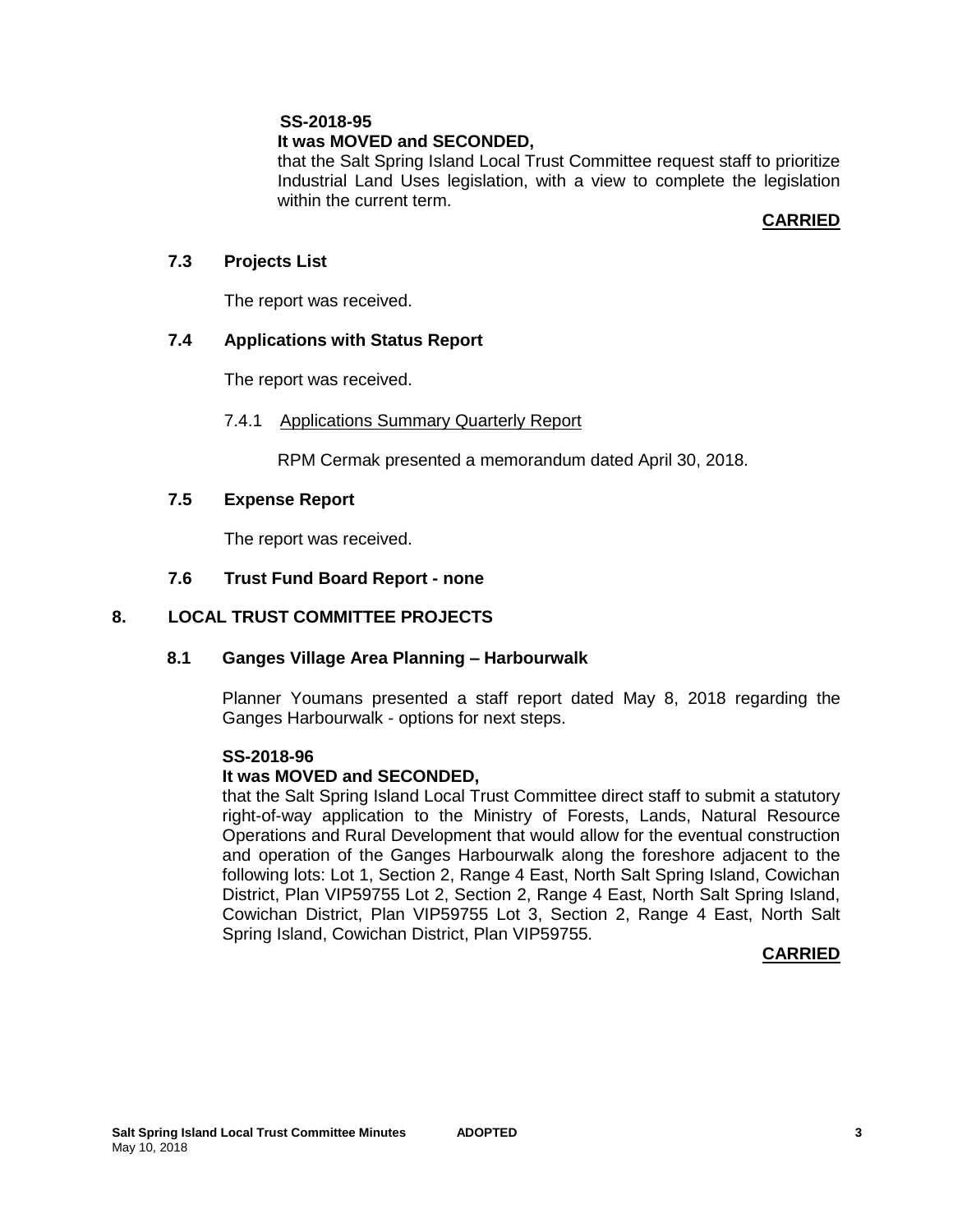## **It was MOVED and SECONDED,**

that the Salt Spring Island Local Trust Committee direct staff, in its statutory rightof-way application, to request that the Ministry of Forests, Lands, Natural Resource Operations and Rural Development consider retaining liability related to the existing boardwalk infrastructure within the requested right-of-way area.

**CARRIED**

#### **9. CORRESPONDENCE**

**9.1 K. Eyrich to LTC, Dated April 19, 2018 - Concerning the restriction of Marijuana Grow-Ops - For Consideration** 

The correspondence was received.

**9.2 K. Eyrich to LTC, Dated April 25, 2018 - Concerning the restriction of Marijuana Grow-Ops - For Consideration** 

The correspondence was received.

#### **9.3 Correspondence regarding 161-163 Fulford-Ganges Road, SSI - For Information**

The correspondence was received.

#### **10. OTHER BUSINESS**

#### **10.1 New Business**

10.1.1 Protocol for Keeping Absent Trustees Informed - For Discussion

There was discussion regarding sharing relevant information with absent Trustees in an expedient and timely manner and it was noted that staff should direct presentation requests to be delegations at a regular Local Trust Committee meeting.

10.1.2 Salt Spring Island Local Trust Committee Policy Statement

The draft Salt Spring Island Local Trust Committee Policy Statement on Affordable Housing dated May 7, 2018 was presented.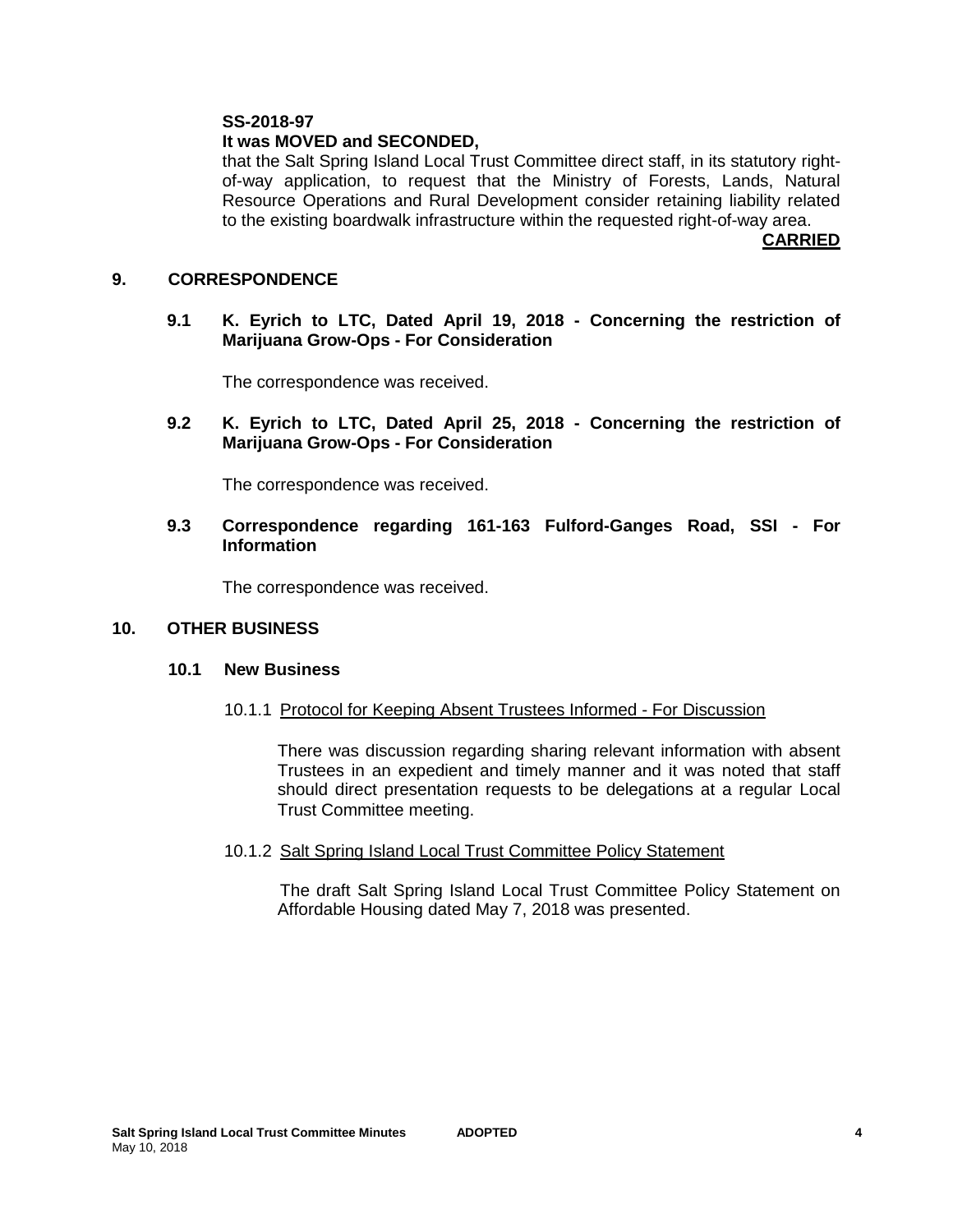## **It was MOVED and SECONDED**,

that the Salt Spring Island Local Trust Committee amend the Salt Spring Island Local Trust Committee Policy Statement on Affordable Housing dated May 7, 2018 as follows: replace "We are aware that the environment on Salt Spring is now in a fragile state and we could be nearing the limits of the natural resources required to sustain us." with "We are aware that aspects of the environment of Salt Spring is now in a fragile state and we must not exceed the limits of the natural resources that that are required to sustain us."

## **CARRIED**

## **SS-2018-99 It was MOVED and SECONDED**,

that the Salt Spring Island Local Trust Committee endorse the Salt Spring Island Local Trust Committee Policy Statement on Affordable Housing, as amended.

## **CARRIED**

## **SS-2018-100 It was MOVED and SECONDED**,

that the Salt Spring Island Local Trust Committee request Andrew Templeton, Communications Specialist to circulate the Salt Spring Island Local Trust Committee Policy Statement on Affordable Housing as amended to the Salt Spring Island community according to policy.

#### **CARRIED**

## 10.1.3 Salt Spring Island Tennis Association Application Fees

There was discussion regarding the protocol for waiving application fees.

## **11. CLOSED MEETING**

## **11.1 Motion to Close the Meeting**

#### **SS-2018-101**

At 11:00 a.m. it was **MOVED** and **SECONDED** that the Salt Spring Island Local Trust Committee close this meeting to the public subject to Community Charter Section 4, Division 3, Section 90(1)(a) (1)(a) personal information about identifiable individuals who are being considered for positions appointed by the Local Trust Committee;  $I(1)(i)$  information that is prohibited, or information that if it were presented in a document would be prohibited, from disclosure under section 21 of the Freedom of Information and Protection of Privacy Act; I (1)(f) law enforcement, if the council considers that disclosure could reasonably be expected to harm the conduct of an investigation under or enforcement of an enactment l (1)(m) a matter that, under another enactment, is such that the public may be excluded from the meeting  $\frac{1}{1}$  (1)(i) the receipt of advice that is subject to solicitor-client privilege, including communications; and that staff be invited to remain.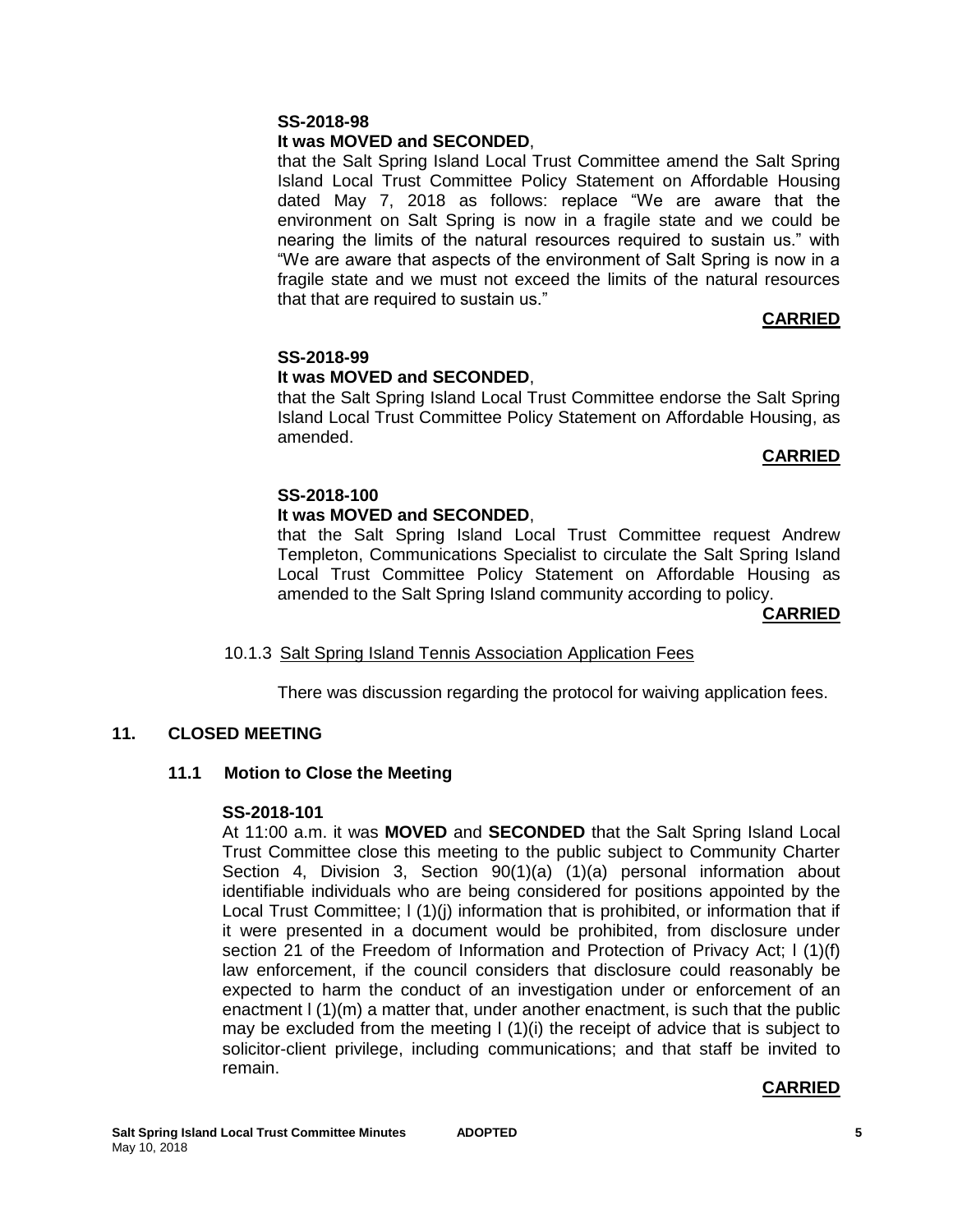## **11.2 Motion to Open the Meeting**

## **SS-2018-102**

At 11:48 a.m. it was **MOVED** and **SECONDED** that the Salt Spring Island Local Trust Committee re-open this meeting to the public subject to Section 89 of the Community Charter.

## **CARRIED**

The meeting recessed at 11:48 a.m. and reconvened at 12:00 p.m.

## **11.3 Motion to Close the Meeting**

#### **SS-2018-103**

At 2:20 p.m. it was **MOVED** and **SECONDED** that the Salt Spring Island Local Trust Committee close this meeting to the public subject to Community Charter Section 4, Division 3, Section 90(1)(a) (1)(a) personal information about identifiable individuals who are being considered for positions appointed by the Local Trust Committee;  $I(1)(i)$  information that is prohibited, or information that if it were presented in a document would be prohibited, from disclosure under section 21 of the Freedom of Information and Protection of Privacy Act; l (1)(f) law enforcement, if the council considers that disclosure could reasonably be expected to harm the conduct of an investigation under or enforcement of an enactment l (1)(m) a matter that, under another enactment, is such that the public may be excluded from the meeting l (1)(i) the receipt of advice that is subject to solicitor-client privilege, including communications; and that staff be invited to remain.

## **CARRIED**

## **11.4 Motion to Open the Meeting**

## **SS-2018-104**

At 2:55 p.m. it was **MOVED** and **SECONDED** that the Salt Spring Island Local Trust Committee re-open this meeting to the public subject to Section 89 of the Community Charter.

#### **CARRIED**

## **11.5 Rise and Report**

The Salt Spring Island Local Trust Committee reappointed Gayle Baker, Nancy Krieg, and Stanley Shapiro for a further two-year term on the Advisory Planning Commission, effective June 1, 2018.

The Salt Spring Island Local Trust Committee appointed Geordie Gordon for a two-year term on the Advisory Planning Commission, effective June 1, 2018.

The Salt Spring Island Local Trust Committee reappointed Zack Hemstreet and George Laundry for a further two-year term on the Agricultural Advisory Planning Commission, effective June 1, 2018.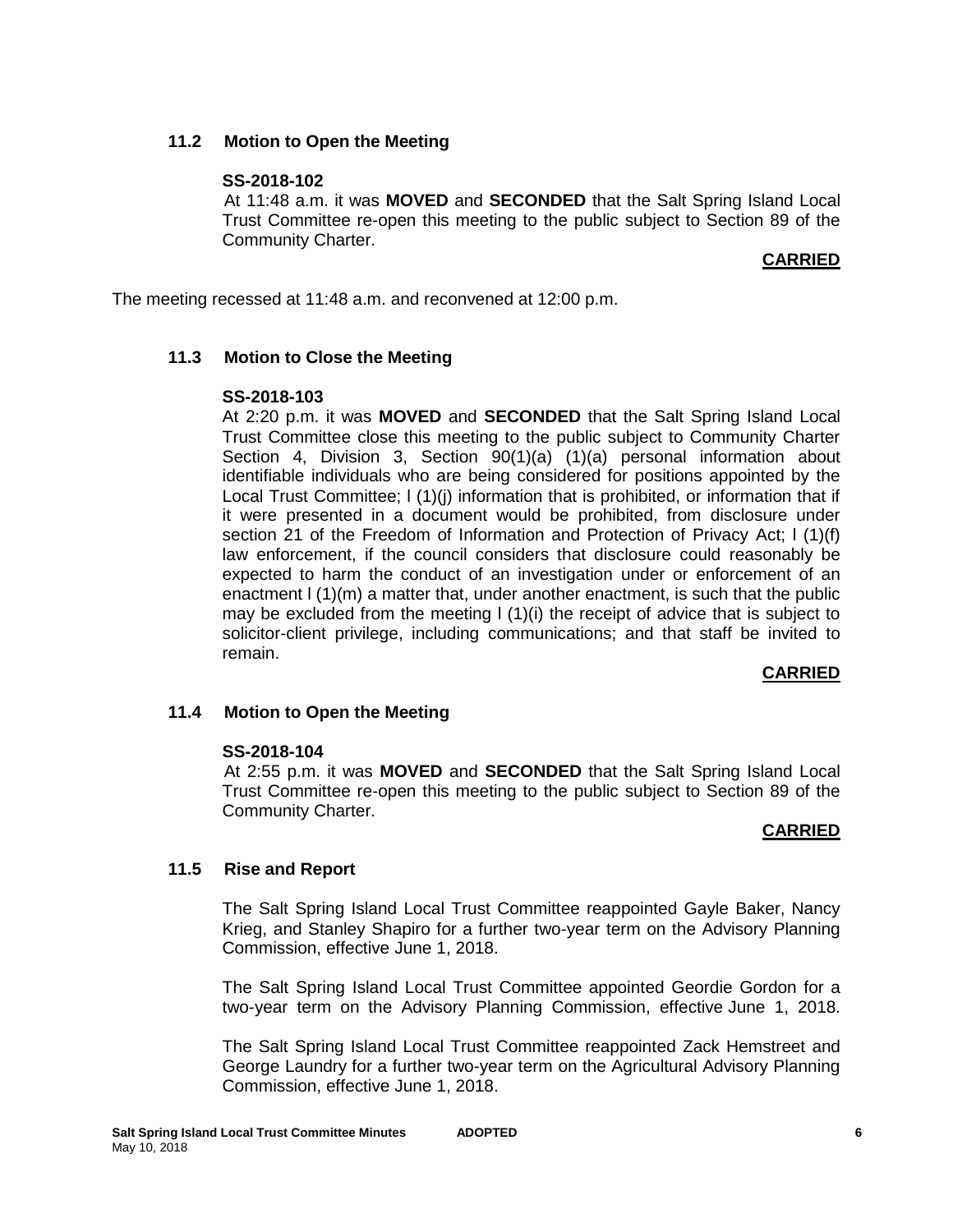The Salt Spring Island Local Trust Committee accepted the resignation of Dan Jason and Michael Ableman from the Agricultural Advisory Planning Commission effective immediately.

The Salt Spring Island Local Trust Committee requested staff to send a letter to the North Pender Island Local Trust Committee, the South Pender Island Local Trust Committee, the Saturna Island Local Trust Committee, the Mayne Island Local Trust Committee and the Galiano Island Local Trust Committee to consider establishing a joint Board of Variance with one appointment from three local trust areas.

The Salt Spring Island Local Trust Committee request the applicant authorize Islands Trust staff to forward the archaeological overview assessment provided by the applicant to the First Nations that have expressed an interest in the file to date (SS-RZ-2017.7 – 121 Upper Ganges Road, Harbour House Hotel).

## **12. TRUSTEE REPORTS**

Trustee Grams reported he attended meetings with the following: the Chair of North Salt Spring Waterworks District regarding inter-agency cooperation; the Salt Spring Island Watershed Protection Alliance; with staff and CRD Director McIntyre regarding Croftonbrook; and Executive Committee regarding additional resources for the Salt Spring Islands Trust office. Trustee Grams attended a presentation of the Kerr Wood Leidal Consulting Engineers update to the St. Mary Lake Water Availability and Climate Change Assessment hosted by North Salt Spring Waterworks District.

Trustee Grove reported he attended meetings with the following: the Community Alliance regarding governance; the proposed Croftonbrook project; the proposed Meadowlane project; various members of the public regarding BEACHSiDE (formerly Island Escapades); the Salt Spring Island Accommodations Group regarding Short-term vacation rentals. Trustee Grove spoke to the lack of affordable housing and reported he attended a presentation of the Kerr Wood Leidal Consulting Engineers update to the St. Mary Lake Water Availability and Climate Change Assessment hosted by North Salt Spring Waterworks District.

## **13. CHAIR'S REPORT**

Chair Luckham reported he attended a presentation of the Housing Needs Assessment for the Islands Trust Northern Region and the report will be available in the near future. Executive Committee received Transport Canada's second monthly report regarding anchorages protocol. Chair Luckham spoke to issues regarding BEACHSiDE (formerly Island Escapades). The next Trust Council is scheduled for June 19 to 21, 2018 on Saturna Island.

## **14. CRD DIRECTOR'S REPORT - None**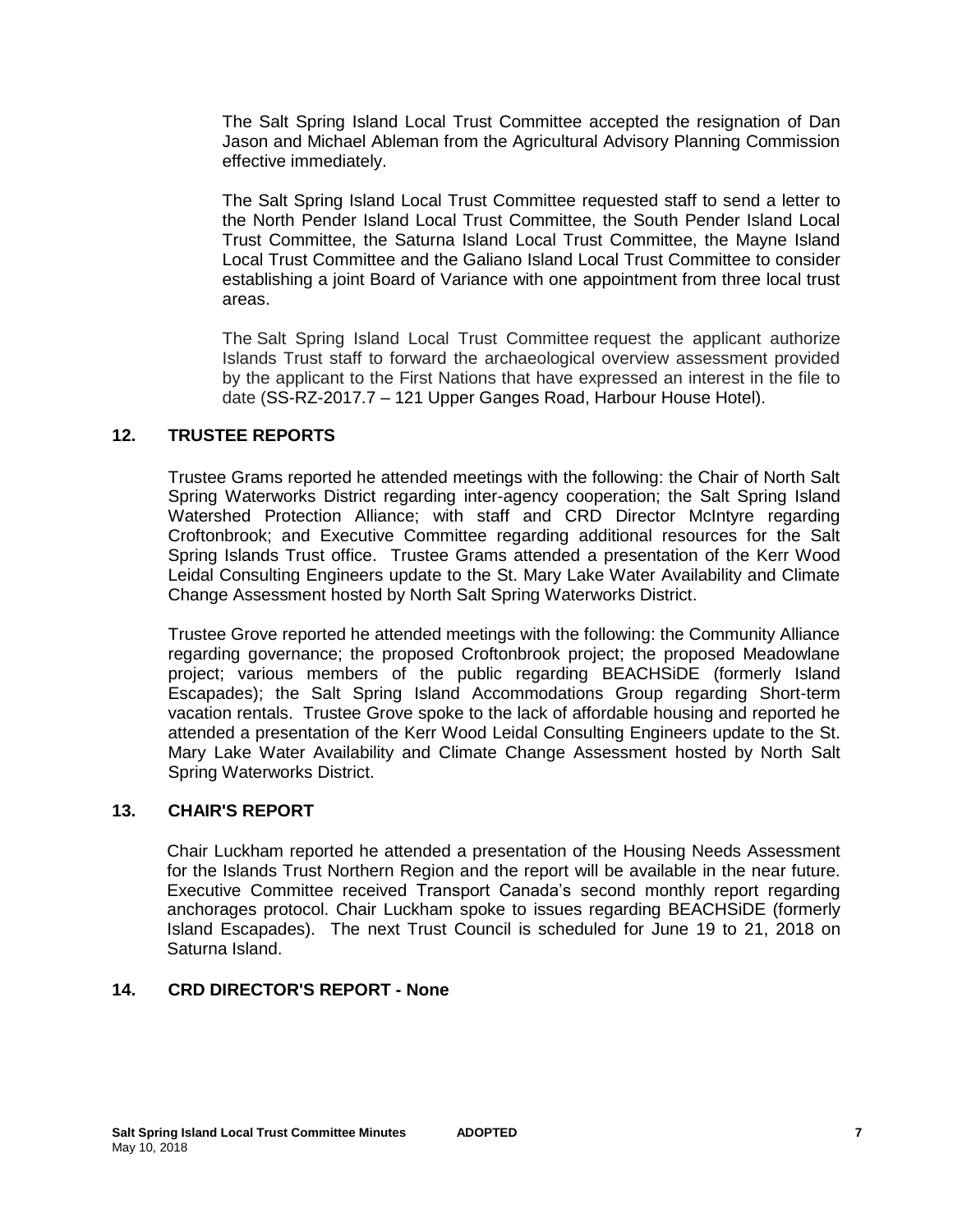#### **15. DELEGATION**

## **15.1 K. Petersen, Island Women Against Violence (IWAV) Director of Housing - Concerning the expansion of Croftonbrook (SS-RZ-2017.4 – 132 Corbett Road)**

Kisae Petersen, Director of Housing for Island Women Against Violence spoke to the expansion of the Croftonbrook project, discriminatory comments and presented two submissions entitled "Islands Trust LTC Meeting – May 10, 2018"; "Proposed Phase 3 Context Plan"; and "Nimby to Neighbour".

## **16. TOWN HALL AND QUESTIONS**

Chair Luckham opened the Town Hall at 12:24 p.m.

A member of the public expressed support for application SS-RZ-2017.4 (132 Corbett Road - Croftonbrook) and expressed support regarding proactive enforcement of unlawful dwellings that have safety or health concerns.

A member of the public expressed concern regarding application SS-RZ-2017.4 (132 Corbett Road - Croftonbrook).

A member of the public spoke to the affordable housing crisis on Salt Spring Island, expressed support for proactive enforcement of Short-term vacation rentals (STVR's) and for application SS-RZ-2017.4 (132 Corbett Road - Croftonbrook) and submitted a written submission.

A member of the public expressed support for affordable housing and submitted several written submissions entitled "Putting Densities into Perspective"; "Salt Spring Island Responsible Water Alternatives Seminar"; "Page 10 of the Official Community Plan Bylaw No. 434 – Volume 1"; and "Options for Affordable Housing: New Solutions to the Housing Crisis in the Islands Trust Area".

Three members of the public expressed concern regarding the lack of affordable housing on Salt Spring Island.

A member of the public expressed support for proactive enforcement of Short-term vacation rentals (STVR's) and concern regarding the lack of affordable worker housing.

A member of the public requested the Local Trust Committee to stop enforcement against unlawful dwellings and reported the Local Trust Committee meeting audio recording - part two is unavailable on the website.

A member of the public asked for clarification regarding whether there is a zoning designation for multiple dwellings on a property and whether multi-dwelling zoning could be a tool to provide more affordable housing.

A member of the public expressed concern regarding the lack of affordable housing on Salt Spring Island and expressed support for balance and communication regarding regulation of Short-term vacation rentals.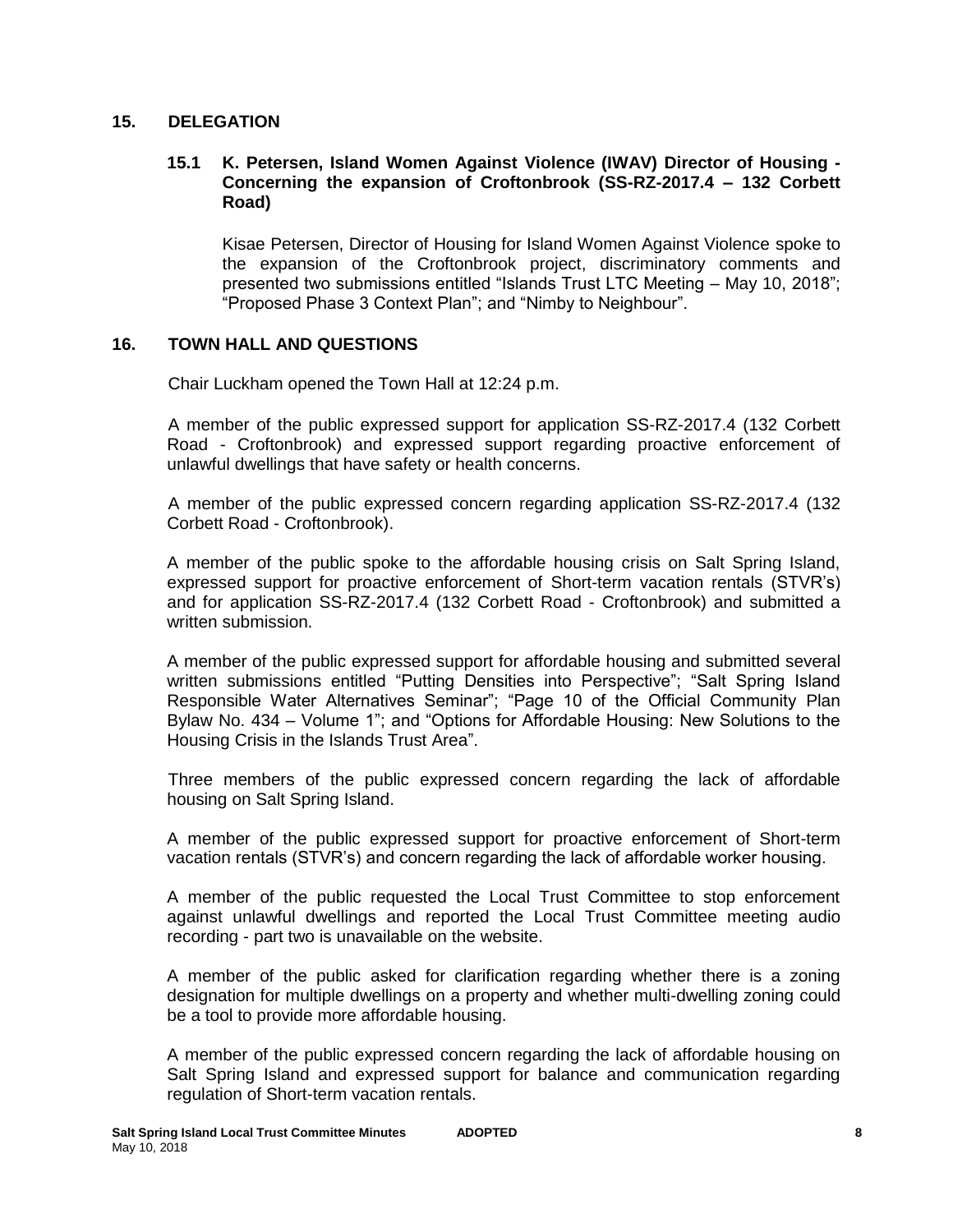A member of the public asked for clarification regarding whether water issues are the main concern regarding the proposed Croftonbrook project (132 Corbett Road) and expressed concern regarding logging on Salt Spring Island.

A member of the public expressed concern regarding the number of logging trucks that have been leaving Salt Spring Island recently.

A member of the public asked for clarification regarding whether water concerns are related to St. Mary Lake and/or Maxwell Lake levels being too low.

A member of the public provided a written submission concerning affordable housing.

The meeting recessed at 1:04 p.m. and reconvened at 1:07 p.m.

## **17. APPLICATIONS AND REFERRALS**

#### **17.1 SS-RZ-2018.1 - D. Brown & E. Evanik - 155 Rainbow Road**

Planner Youmans presented a staff report dated May 2, 2018 regarding a rezoning from Residential 6 (R6) to Commercial 1 (C1).

Applicant David Brown spoke to the application.

#### **SS-2018-105**

#### **It was MOVED and SECONDED,**

that the Salt Spring Island Local Trust Committee direct staff to draft amendments to the Salt Spring Island Official Community Plan that will: a) Replace the "Agricultural" land use designation with the "Ganges Village Core" designation for that part of Block D, Section 1, Range 3 East, North Salt Spring Island, Cowichan District, Plan 1371, Lying between Lots 6 and 7, Plan 5827, and to the north of a straight boundary extending from the south east corner of Lot 7 of said plan to the south west corner of Lot 6 of said plan; and b) Include that part of Block D, Section 1, Range 3 East, North Salt Spring Island, Cowichan District, Plan 1371, Lying between Lots 6 and 7, Plan 5827, and to the north of a straight boundary extending from the south east corner of Lot 7 of said plan to the south west corner of Lot 6 of said plan in Development Permit Area 1.

#### **CARRIED**

#### **SS-2018-106**

#### **It was MOVED and SECONDED,**

that the Salt Spring Island Local Trust Committee direct staff to draft a Commercial 2 zone variant that limits lot coverage to 33 percent, authorizes dwelling units as a permitted use, and makes lawful existing siting nonconformities on: a) Lot 7, Section 1, Range 3 East, North Salt Spring Island, Cowichan District, Plan 5827; and b) that part of Block D, Section 1, Range 3 East, North Salt Spring Island, Cowichan District, Plan 1371, lying between Lots 6 and 7, Plan 5827, and to the north of a straight boundary extending from the south east corner of Lot 7 of said plan to the south west corner of Lot 6 of said plan.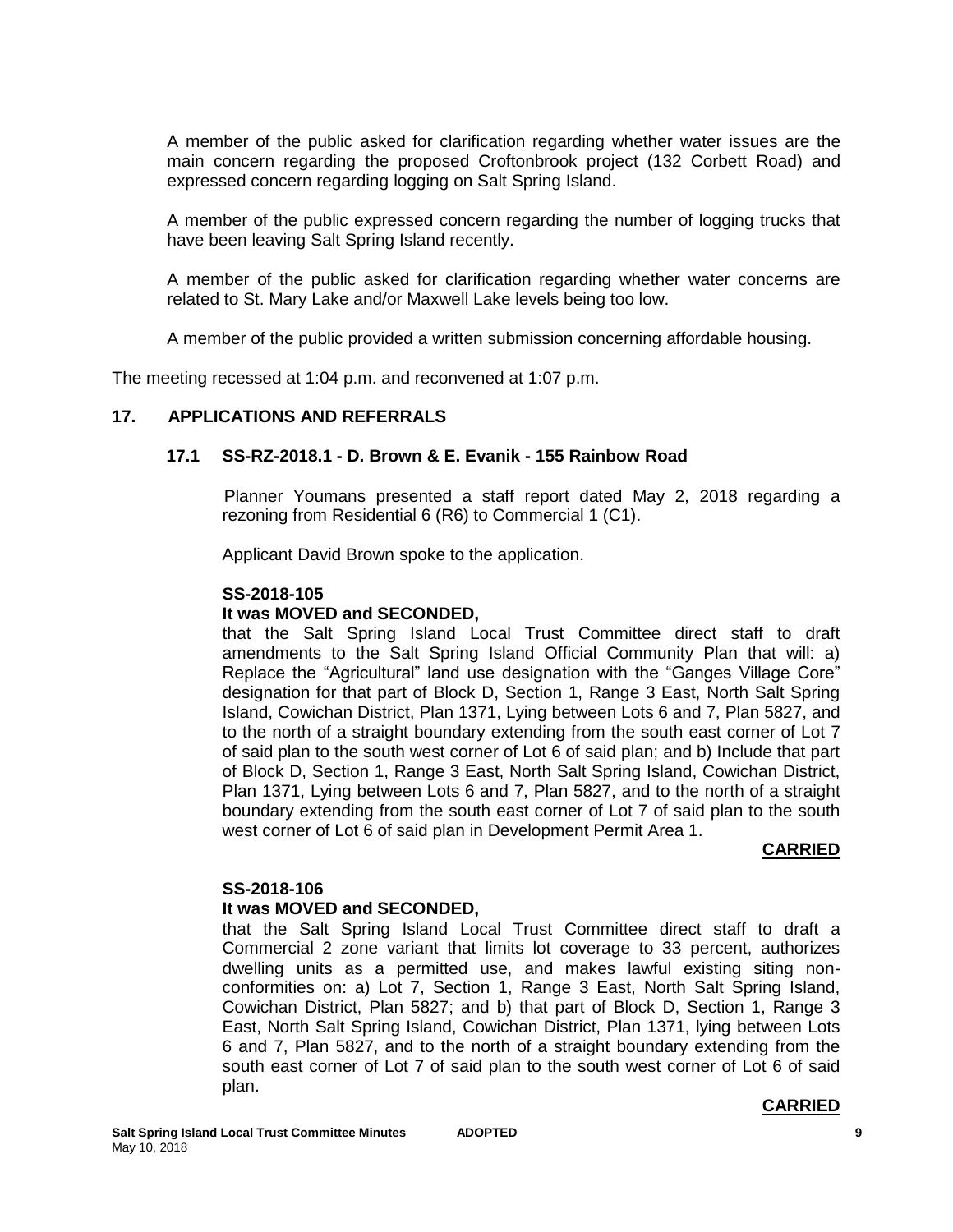## **17.2 SS-DP-2018.4 - Irving Pitcher Architects Ltd. - 121 Upper Ganges Road (Harbour House Hotel)**

Planner Youmans presented a staff report dated May 7, 2018 regarding a Development Permit amendment with regards to form and character and landscaping.

Applicant Robert Irving spoke to the application.

## **SS-2018-107**

## **It was MOVED and SECONDED,**

that the Salt Spring Island Local Trust Committee approve issuance of Development Permit SS-DP-2018.4 (121 Upper Ganges Road).

#### **CARRIED**

## **SS-2018-108**

## **It was MOVED and SECONDED,**

that the Salt Spring Island Local Trust Committee authorize the removal of all Development Permits, except for SS-DP-2018.4, registered to the title of Lot 1, Section 3, Range 3 East, North Salt Spring Island, Cowichan District, Plan 11914, Except Parts in Plans VIP56622 and VIP59981.

#### **CARRIED**

#### **17.3 SS-RZ-2017.7 - Irving Pitcher Architects Ltd. - 121 Upper Ganges Road (Harbour House Hotel)**

Planner Youmans presented a staff report dated May 8, 2018 regarding a rezoning application to permit additional commercial guest accommodation units.

Applicant Robert Irving spoke to the application.

## **SS-2018-109**

## **It was MOVED and SECONDED,**

that the Salt Spring Island Local Trust Committee request the applicant to work with the Malahat First Nation to address item 4 of the Malahat First Nation's referral response letter dated January 31, 2018 and that a credible plan demonstrating the applicant's commitment be provided to the Salt Spring Island Local Trust Committee prior to consideration of bylaw adoption.

#### **CARRIED**

#### **SS-2018-110**

## **It was MOVED and SECONDED,**

that the Salt Spring Island Local Trust Committee direct staff to schedule a Community Information Meeting and Public Hearing for Salt Spring Island Local Trust Committee Bylaw No. 508, cited as "Salt Spring Island Land Use Bylaw, 1999, Amendment No. 6, 2017.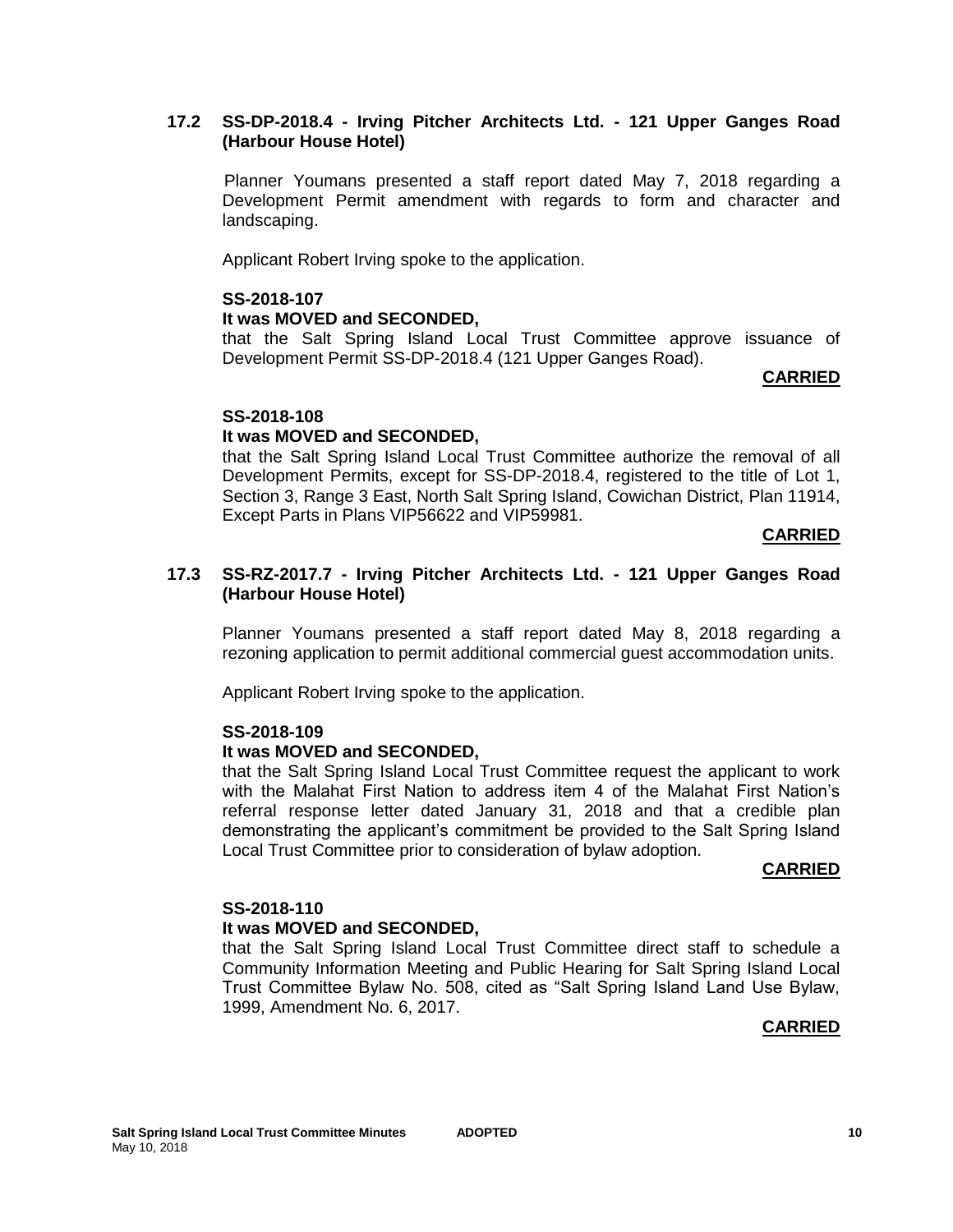## **It was MOVED and SECONDED,**

that the Salt Spring Island Local Trust Committee make consideration of bylaw adoption conditional upon confirmation from the Ganges Harbour Sewer Commission or CRD environmental services staff that there is sufficient sewer system capacity to accommodate the proposed increase in number of commercial accommodation and accessory dwelling units.

## **CARRIED**

## **17.4 SS-DP-2018.2 - J. Litke, Polaris Land Surveying Inc. - 118 Jackson Avenue**

Planner Klaver presented a staff report dated May 8, 2018 regarding a subdivision within Development Permit Area 1 and request for frontage exemption.

Applicant Jordan Litke spoke to the application.

## **SS-2018-112**

## **It was MOVED and SECONDED,**

that the Salt Spring Island Local Trust Committee request the applicant to submit a detailed vegetation plan, signed and sealed by a landscape professional, that is substantially consistent with the Ministry of Agriculture's Guide to Edge Planning and, includes cost estimates, for a 7.5 metre vegetative buffer at the rear lot line adjacent to the Agriculture Land Reserve (SS-DP-2018.2).

## **CARRIED**

## **SS-2018-113**

## **It was MOVED and SECONDED,**

that the Salt Spring Island Local Trust Committee request the applicant to submit a revised storm water drainage plan that accommodates the installation and maintenance of a 7.5 metre vegetative buffer that is substantially consistent with the Ministry of Agriculture's Guide to Edge Planning (SS-DP- 2018.2).

## **CARRIED**

## **SS-2018-114**

## **It was MOVED and SECONDED,**

that the Salt Spring Island Local Trust Committee exempt proposed Lot 1 of subdivision SS-SUB-2017.1 from the 10% frontage requirements of section 512 of the Local Government Act and Section 5.3.1 of the Salt Spring Island Land Use Bylaw No. 355.

#### **CARRIED**

The Local Trust Committee closed the meeting at 2:20 p.m. See Items 11.3 and 11.4. The meeting reconvened at 2:55 p.m.